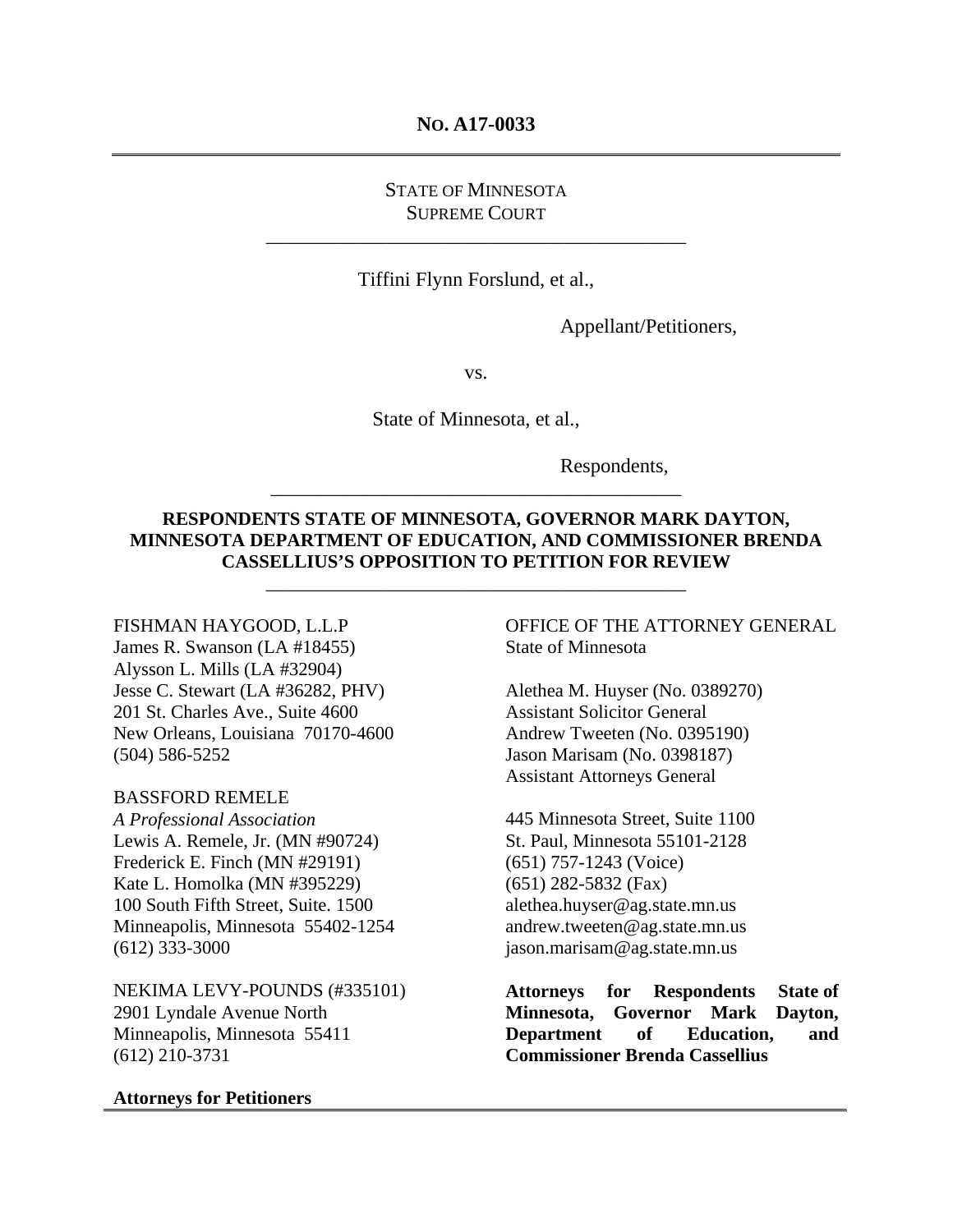In response to Petitioners' constitutional challenge to Minnesota's laws governing the employment of public elementary and secondary school teachers, Minn. Stat. §§ 122A.40 and 122A.41, the Ramsey County District Court held that Petitioners' claims fail as a matter of law because, *inter alia,* they are not justiciable and Petitioners failed to assert viable legal claims. In a unanimous, unpublished decision, the Minnesota Court of Appeals affirmed that the court lacked jurisdiction to consider Petitioners' claims, and did not reach the remaining issues.

Respondents respectfully request that the Court deny review of the above-titled decision.

#### **LEGAL ISSUES**

## **I. Does Petitioners' challenge to Minn. Stat. §§ 122A.40 and 122A.41 present a nonjusticiable political question?**

The court of appeals concluded that Petitioners' claims do not present a justiciable question and therefore must be dismissed.

## **II. Do Petitioners lack standing, where their alleged harm is not definite, concrete, fairly traceable to Respondents, and not redressable?**

The court of appeals did not reach this issue. The district court held that

Petitioners lack standing. Respondents request cross-review of this issue if the Court

grants the Petition.

# **III. Alternatively, do Petitioners' challenges to Minn. Stat. §§ 122A.40 and 122A.41 necessarily fail because the laws are not unconstitutional in all applications?**

The court of appeals did not reach this issue. The district court held that Petitioners' challenges are facial and necessarily fail because the challenged laws are not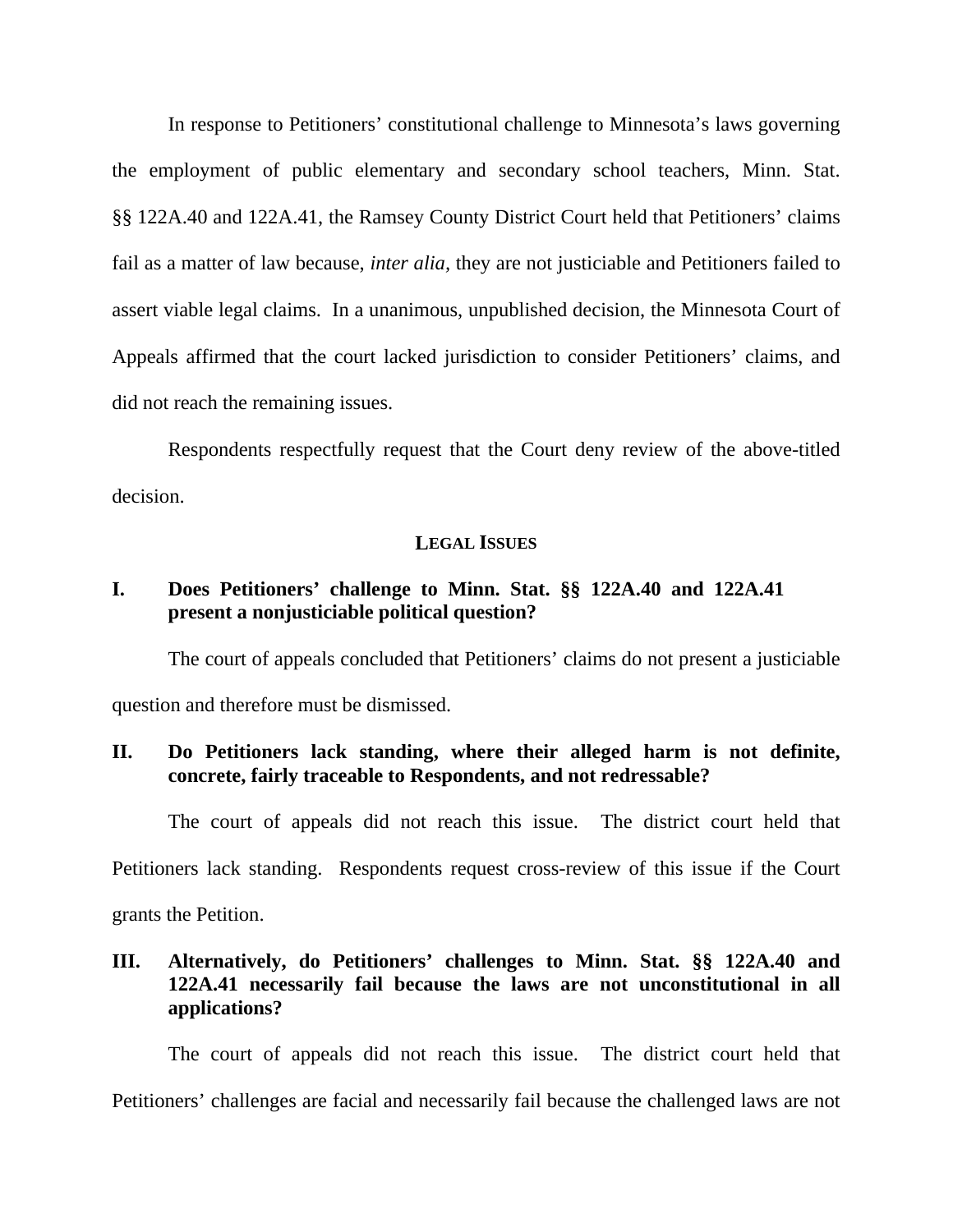unconstitutional in all applications. Respondents request cross-review of this issue if the Court grants the Petition.

# **IV. Alternatively, do Petitioners fail to state a claim under the Education Clause of the Minnesota Constitution?**

The court of appeals did not reach this issue. The district court held that Petitioners did not plead a viable claim under the Education Clause. Respondents request cross-review of this issue if the Court grants the Petition.

# **V. Alternatively, do Petitioners fail to state a claim under the Equal Protection Clause of the Minnesota Constitution?**

The Court of Appeals did not reach this issue. The district court held that

Petitioners did not plead a viable claim under the Equal Protection Clause. Respondents

request cross-review of this issue if the Court grants the Petition.

# **VI. Alternatively, do Petitioners' claims fail because Respondents are not proper Defendants?**

The court of appeals and district court did not reach this issue. Respondents

request cross-review of this issue if the Court grants the Petition.

# **VII. Alternatively, do Petitioners' claims fail because Petitioners seek relief under the Declaratory Judgment Act but have not joined all necessary parties?**

The court of appeals and district court did not reach this issue. Respondents

request cross-review of this issue if the Court grants the Petition.

# **VIII. Did the district court commit error in not providing Petitioners leave to amend the complaint when Petitioners never brought a motion asking for leave to amend?**

The court of appeals ruled that the district court did not abuse its discretion.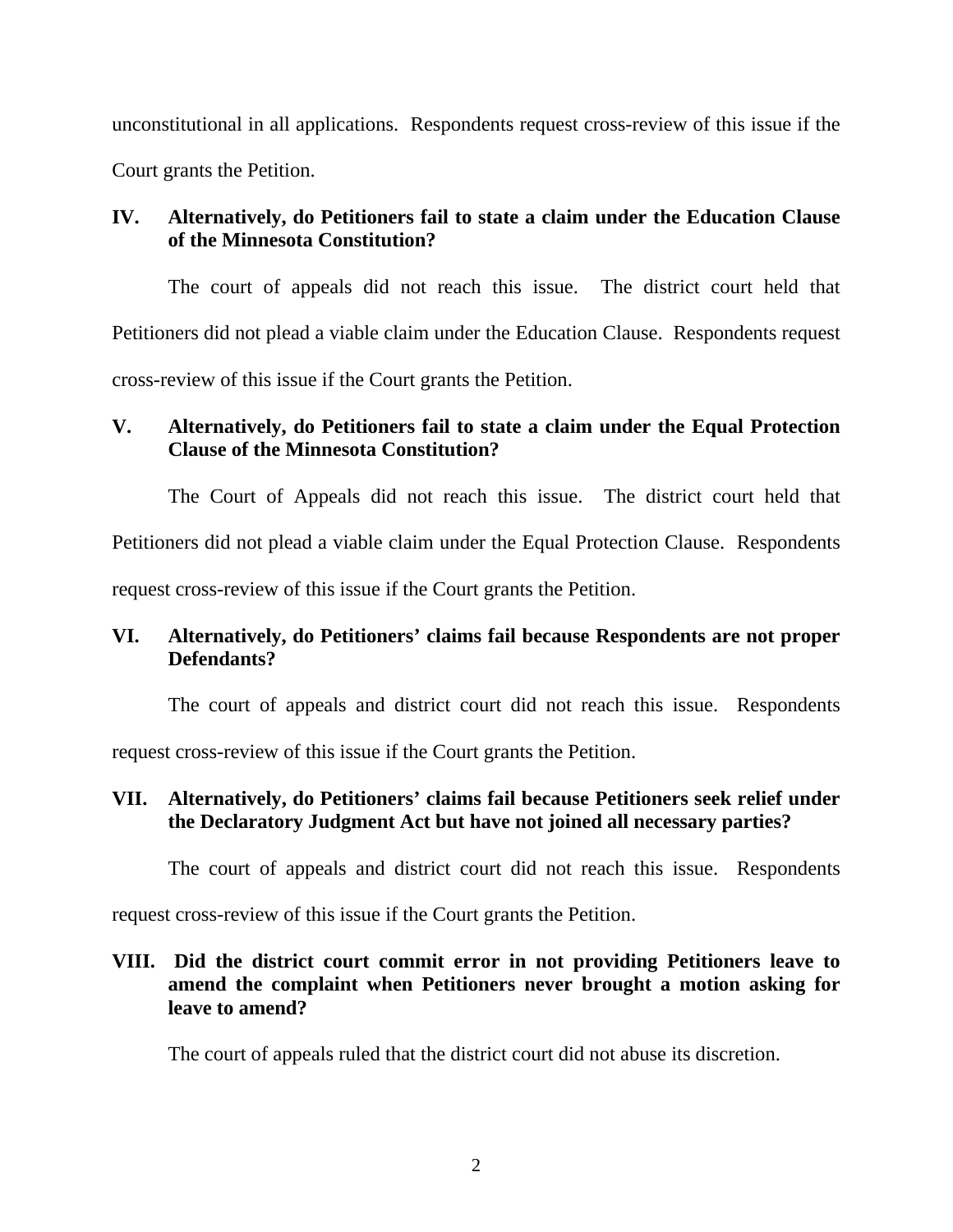#### **STATEMENT OF THE CASE**

Petitioners challenge the constitutionality of Minnesota's long-standing teacher tenure laws. See Minn. Stat.  $\S\S 122A.40$ ; .41.<sup>1</sup> These laws require public school districts to provide due process protections for teachers who have been retained beyond the threeyear probationary period. *Id.* at subd. 7; subd. 4. A school district may discharge teachers for just cause, including for "inefficiency or gross inefficiency in teaching." *Id.*  at subds. 9, 13; subd. 6.

Petitioners' Amended Complaint alleges that school districts have hired and not discharged so-called "ineffective" teachers. Am. Compl. ¶17. Petitioners claim that the existence of these "ineffective" teachers—and the risk that their child will receive one results in a constitutionally inadequate education. *Id.* ¶22-24.Petitioners further contend that the teacher tenure laws are the cause of ineffective teachers, and therefore are unconstitutional. *Id.* The Amended Complaint asserts claims against five school districts and several State defendants, alleging facial and as-applied challenges under the Education, Equal Protection, and Due Process Clauses of the Minnesota Constitution.

The district court dismissed Petitioners' claims in their entirety and with prejudice for several independent and alternative reasons. First, the court found Petitioners' claims

 $\overline{a}$ 

3

<sup>1</sup> Minnesota's first tenure law applied only to teachers in so-called "cities of the first class"—i.e., Minneapolis, St. Paul, and Duluth. Minn. Stat. § 2935-1 *et seq.* (Mason 1927). Approximately ten years later, continuing contracts were extended to teachers in other districts. Minn. Stat. § 2903 (Mason 1938). Although Minnesota law continues to maintain two separate statutory provisions for tenure and continuing contracts, the provisions at issue in this case are now largely similar. As such, Respondents refer to both as "tenure" laws.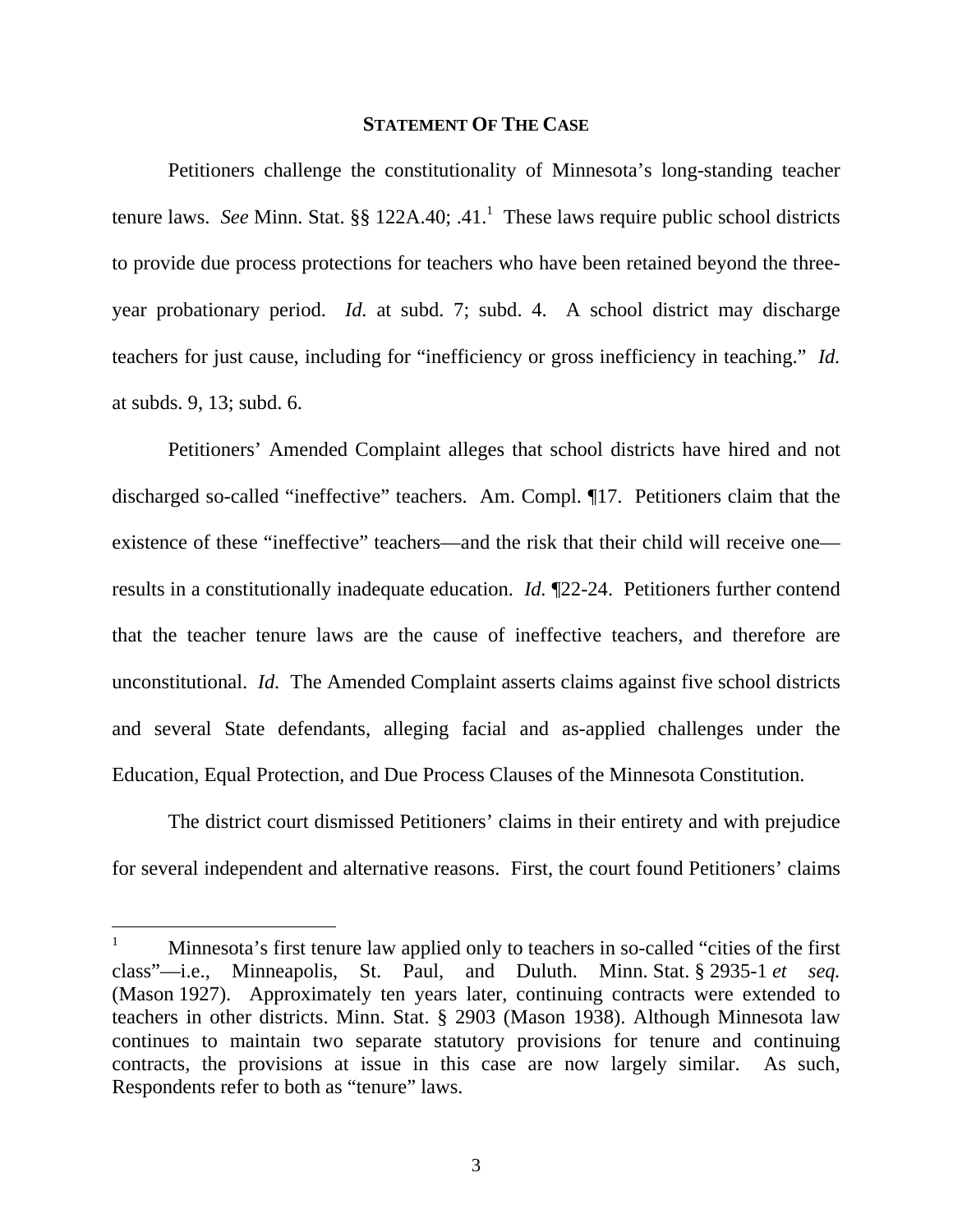raised questions of education policy that are legislative in nature and therefore not justiciable. Add. 37-39.

Second, the court found that Petitioners lack standing. Among other things, the court held that the alleged harms were not concrete and actual, nor fairly traceable to the State Defendants, who do not hire and retain teachers, nor to the challenged laws, which explicitly allow districts to discipline and terminate teachers who are inefficient. *Id.* 34- 36. Furthermore, Petitioners acknowledged that their children could still be taught by an "ineffective teacher" even if the challenged laws were enjoined, so the court held that it lacked the ability to redress the alleged harms. *Id.* 36-37.

Third, in the alternative, the district court held that Petitioners fail to state any viable claim under the Minnesota Constitution. *Id.* 4-5. Specifically, the court dismissed the Education Clause claim because "there simply is no recognized right under the Education Clause to identical or 'uniform' education or teachers." *Id.* 43. The district court also rejected Petitioners' claim that their education is constitutionally inadequate. *Id.* The court held there was no basis for such a legal theory and, in any event, found that Petitioners have not alleged facts showing their children's education was inadequate. *Id.* 44. The court dismissed Petitioners' facial Equal Protection claim on the basis that the challenged statutes do not discriminate on their face. *Id.* 47-48. Finally, the court also held that Petitioners had not pled a proper as-applied Equal Protection or Due Process claim, but that such a claim would also fail as a matter of law. *Id.* 48-52.

Petitioners appealed to the Minnesota Court of Appeals. On appeal, Petitioners withdrew their Equal Protection claim based on suspect class, Procedural Due Process

4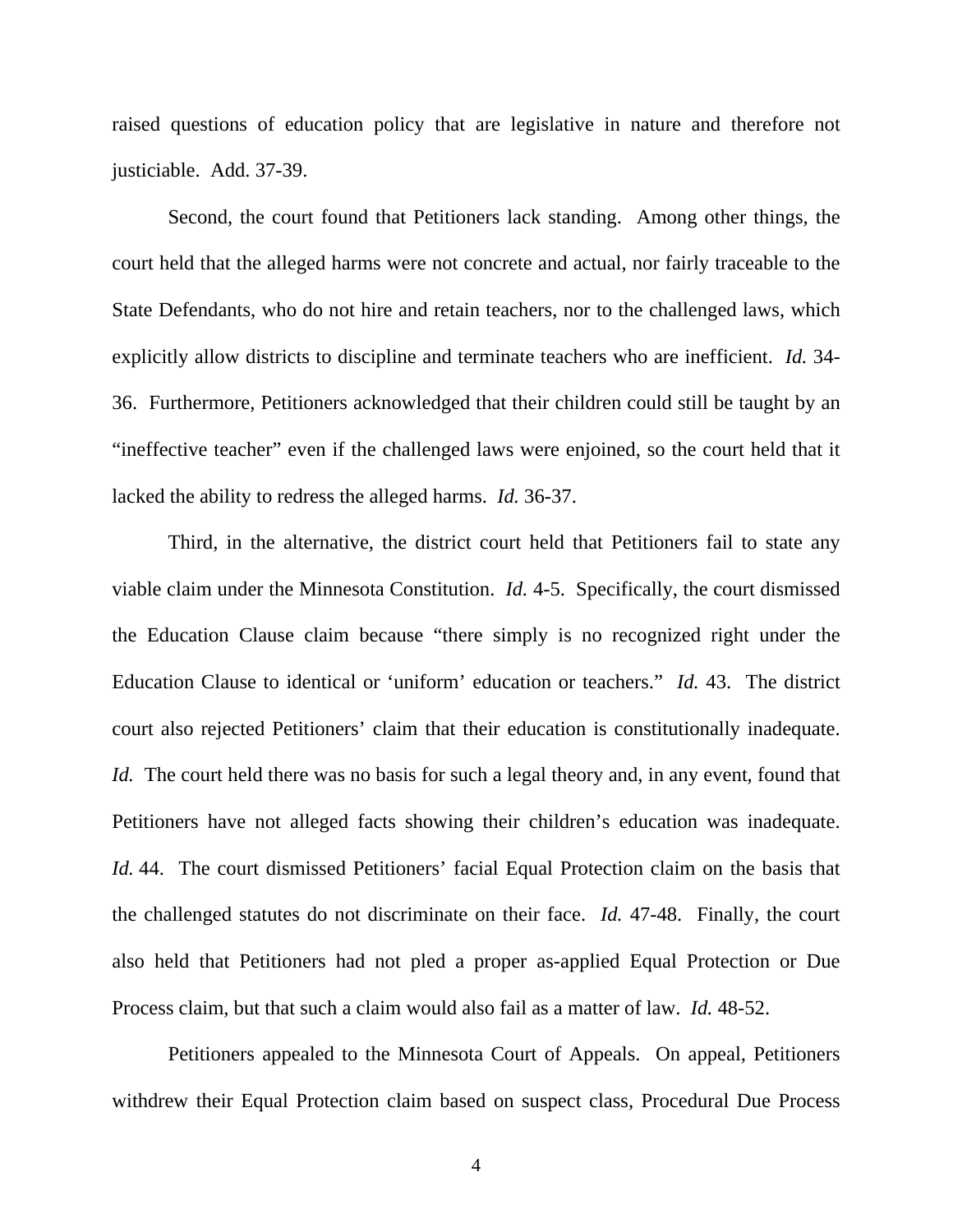claim, and the claims asserted against the five school district defendants. App. Br. at 12. Petitioners also argued that the district court erred by not providing Petitioners leave to amend, even though Petitioners admitted that no formal motion had been brought. *Id.* at 45.

In an unpublished, unanimous decision, the court of appeals held that Petitioners' claims present nonjusticiable political questions. *Id.* at 11. The court of appeals also confirmed that the district court did not err by dismissing the Amended Complaint without leave to amend because Petitioners requested leave only orally in passing and never filed a motion to amend. *Id.* at 11-12. The court of appeals did not address the remaining issues on appeal.

Petitioners filed a Petition for Review on October 4, 2017.

#### **ARGUMENT**

## **I. Long-Standing Minnesota Law Supports The Decision Of The Minnesota Court Of Appeals.**

This Court has recognized that the Minnesota Legislature passed tenure laws based on valid legislative purposes, including to serve "the *benefit and advantage of the school system . . . .*" *McSherry v. City of St. Paul*, 277 N.W. 541, 544 (Minn. 1938) (italics in original) (explaining that tenure laws established a merit-based system, and "that most advantages go to the youth of the land and to the schools themselves, rather than the interest of the teachers as such."). *See also Frye v. Indep. Sch. Dist. No. 625*, 494 N.W.2d 466, 467 (Minn. 1992); *Oxman v. Indep. Sch. Dist. of Duluth*, 227 N.W. 351, 352 (Minn. 1929) (tenure laws are "wise legislation, promotive of the bests interests, not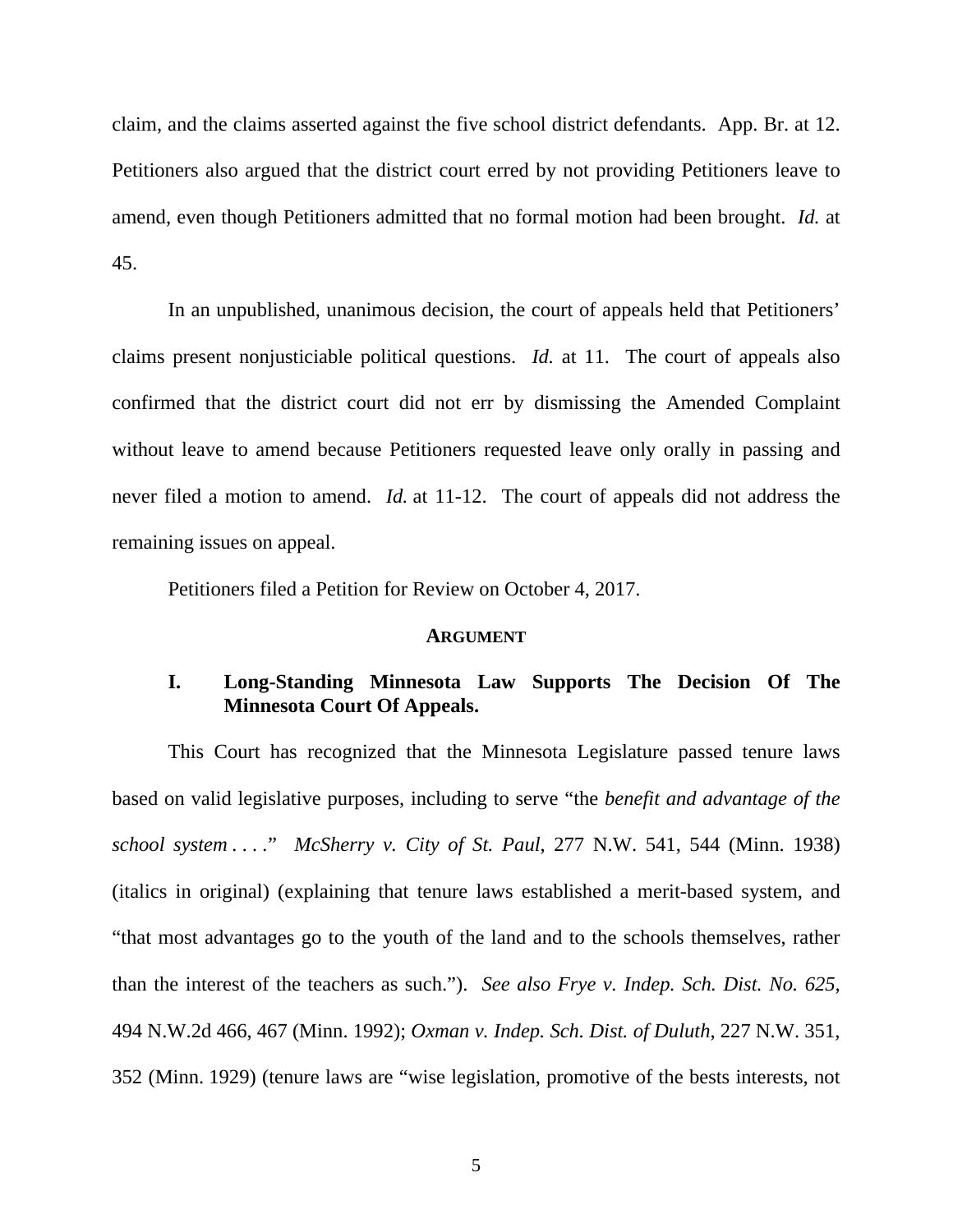only of teachers affected, but of the schools as well.") The Court explained that the tenure laws do "not impair the *discretionary* power of school authorities." *McSherry*, 277 N.W. at 544 ("The right to demote or discharge provides remedies for safeguarding the future against incompetence, insubordination, and other grounds stated in the act."); *see* Minn. Stat. §§ 122A.40, subds. 9, 13; 122A.41, subd. 6.

The Minnesota Constitution textually commits these types of educational policy decisions to the Legislative Branch. Minn. Const., art. XIII, § 1; *Mattson v. Flynn*, 13 N.W.2d 11, 16 (Minn. 1944) ("The public policy of a state is for the legislature to determine and not the courts."). Petitioners challenge the quality and practices of teachers.<sup>2</sup> Claims involving education policies and methods—including for educational malpractice—have long been recognized as not justiciable by Minnesota courts. *Id.*; *Assoc. Schs. of Ind. Dist. No. 63 v. Sch. Dist. No. 83*, 142 N.W. 325, 327 (Minn. 1913); *Alsides v. Brown Inst. Ltd.*, 592 N.W.2d 468, 473 (Minn. App. 1999); *see also Skeen v. State*, 505 N.W.2d 299, 318-19 (Minn. 1993) (recognizing that the legislature is the proper venue for debates about education policy, not the courts).

Appellants' concerns with tenure laws relate to the wisdom of legislative policy, not the scope of legislative powers, and analysis of the tenure laws should therefore occur at the Legislature. *Curryer v. Merrill*, 25 Minn. 1, 2, 7 (Minn. 1878). Because the court

 $\overline{a}$ 

 $2^{\circ}$  The Court has granted review of a case that involves the justiciability of claims under the Education Clause, *Cruz-Guzman v. State*, 892 N.W.2d 533 (Minn. App. 2017), *review granted* (Minn. Apr. 26, 2017), but the cases involve different factual allegations.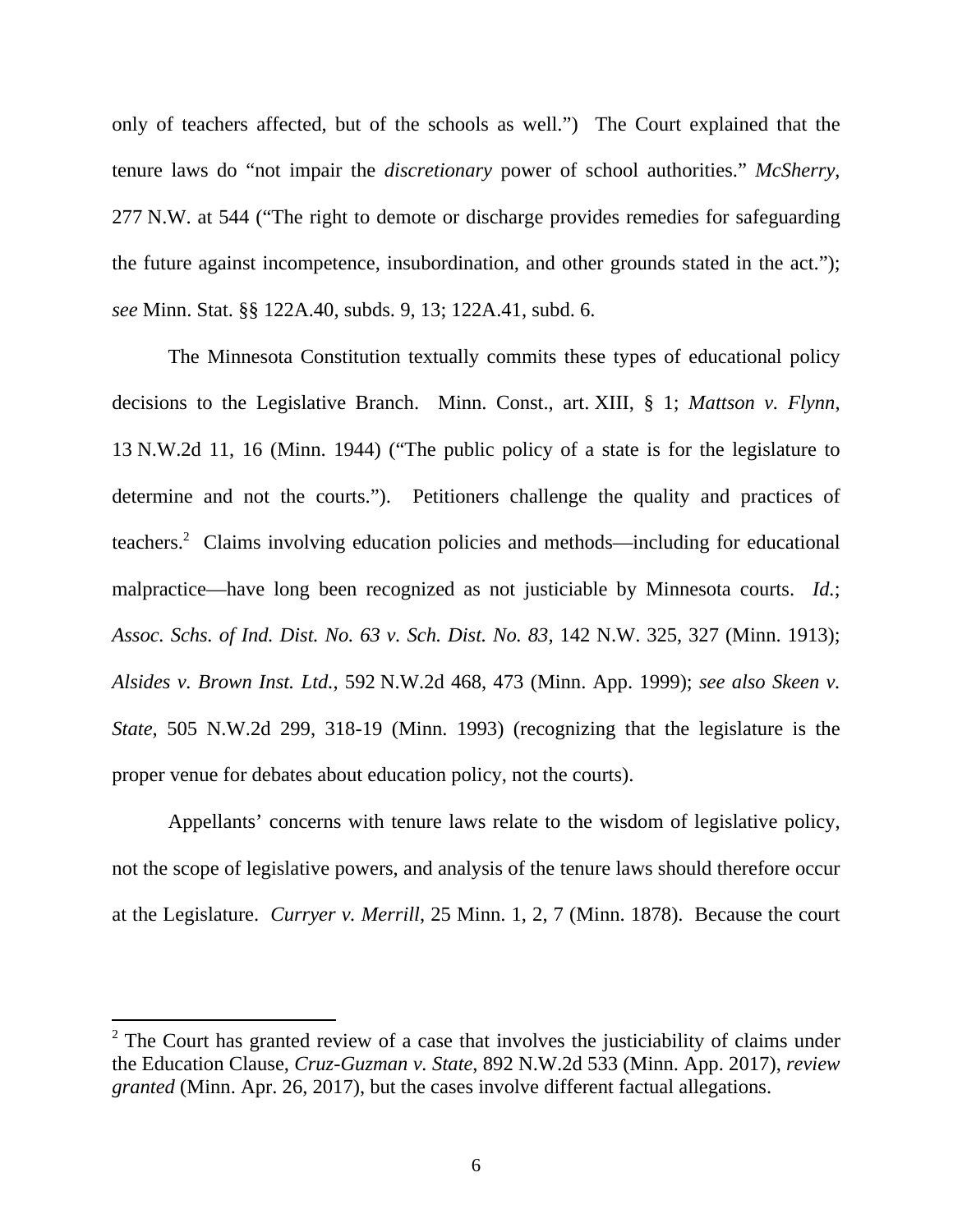of appeals decision is founded in long-standing Minnesota law, there is no need to clarify or harmonize the law. *See* Minn. R. Civ. App. P. 117, subd. 2(c), (d).

## **II. Petitioners' Claims Fail For Numerous Independent And Alternative Reasons.**

Petitioners' claims present other flaws that are fatal to their claims. These flaws would render this Court's exercise of supervisory authority futile.

For example, Petitioners have not pled facts that would support standing to assert their claims. The Amended Complaint does not assert concrete harm to Petitioners, focusing instead on the "risk" of the district assigning an "ineffective teacher" and relying solely on aggregate data. Am. Compl. ¶¶27-30; *Lujan v. Defenders of Wildlife*, 504 U.S. 555, 561 n.1 (1992); *Clapper v. Amnesty Int'l USA*, 133 S.Ct. 1138, 1147 (2013). The harm alleged is not fairly traceable to the tenure laws or Respondents, because the laws provide school districts the authority to dismiss inefficient teachers. Minn. Stat. §§ 122A.40, subds. 9, 13; .41, subd. 6; *Clapper*, 133 S.Ct. at 1149. Furthermore, because Petitioners admit that ineffective teachers will remain even if the tenure laws are struck down, Add. 8, 37, their claims are not redressable. *Warth v. Seldin*, 422 U.S. 490 (1975); *see also McSherry*, 277 N.W. at 543-44 (recognizing harms alleged by Petitioners' predated tenure laws).

Likewise, Petitioners' claims fail because the laws are not unconstitutional in all applications. Petitioners assert facial claims. *See* App. Reply Br. at n.5; *see also John Doe No. 1 v. Reed*, 561 U.S. 186 (2010) (where a party seeks law be enjoined in entirety, challenge is facial); Am. Compl. ¶74. Petitioners must therefore carry the "heavy burden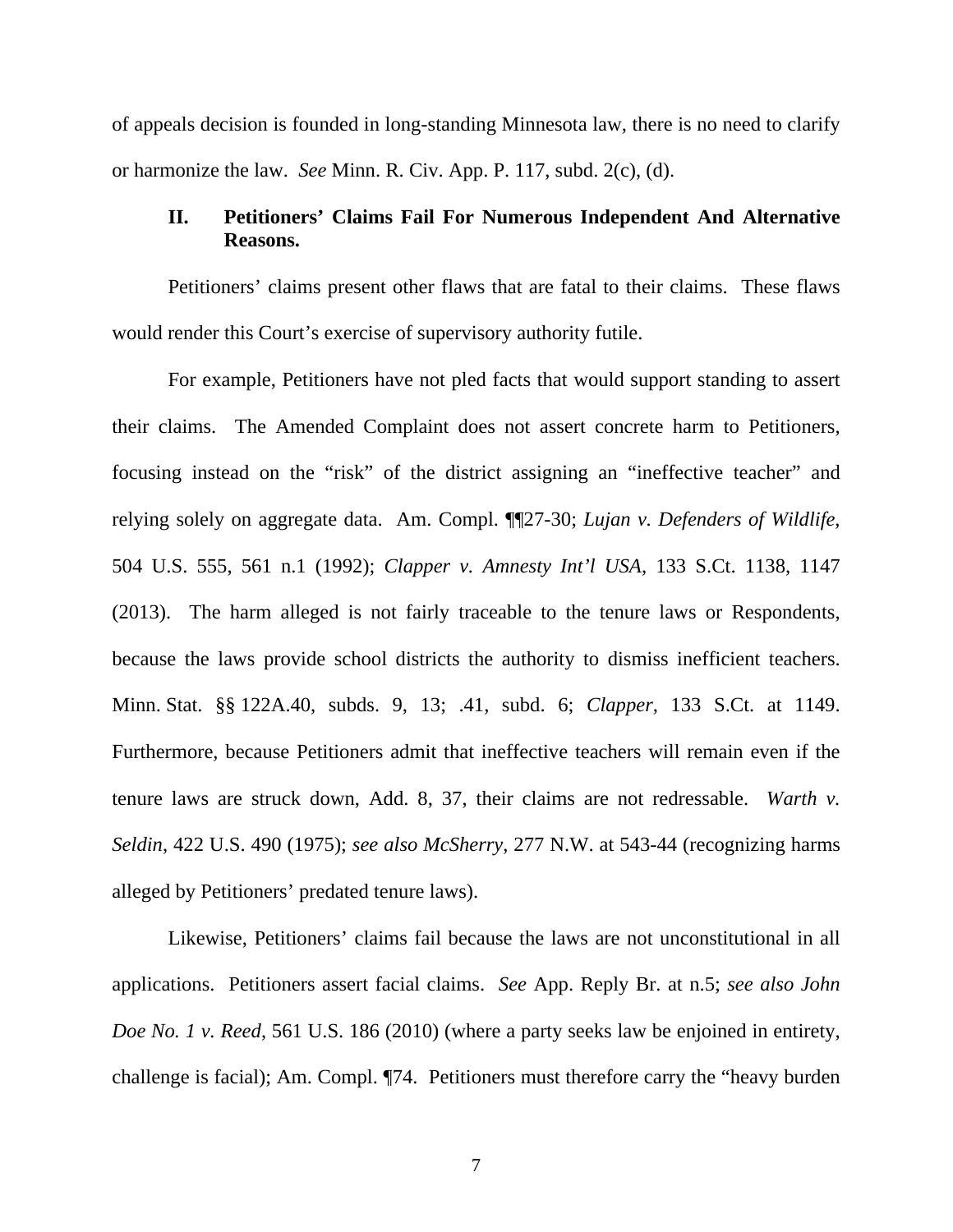of proving that the [tenure laws are] unconstitutional in all applications." *McCaughtry v. City of Red Wing*, 831 N.W.2d 518, 522 (Minn. 2013); *United States v. Salerno*, 481 U.S. 739, 745 (1987). Here, Petitioners have admitted the "Challenged Statutes are not unconstitutional as they relate to effective teachers." App. Br. at 36. Furthermore, the laws on their face provide school districts authority to dismiss ineffective and underperforming teachers.

These, in addition to the other legal issues identified above, each independently justifies the dismissal of Petitioners' claims. Alternatively, in the event the Court accepts review of this matter, Respondents request the Court grant cross review of all eight legal issues identified herein. The issues were fully briefed below and Respondents rely on the arguments as alternate bases for dismissal of this action. *See* Minn. R. Civ. App. P. 117, subd. 4.

#### **CONCLUSION**

For the reasons above, Respondents respectfully request the Court deny review.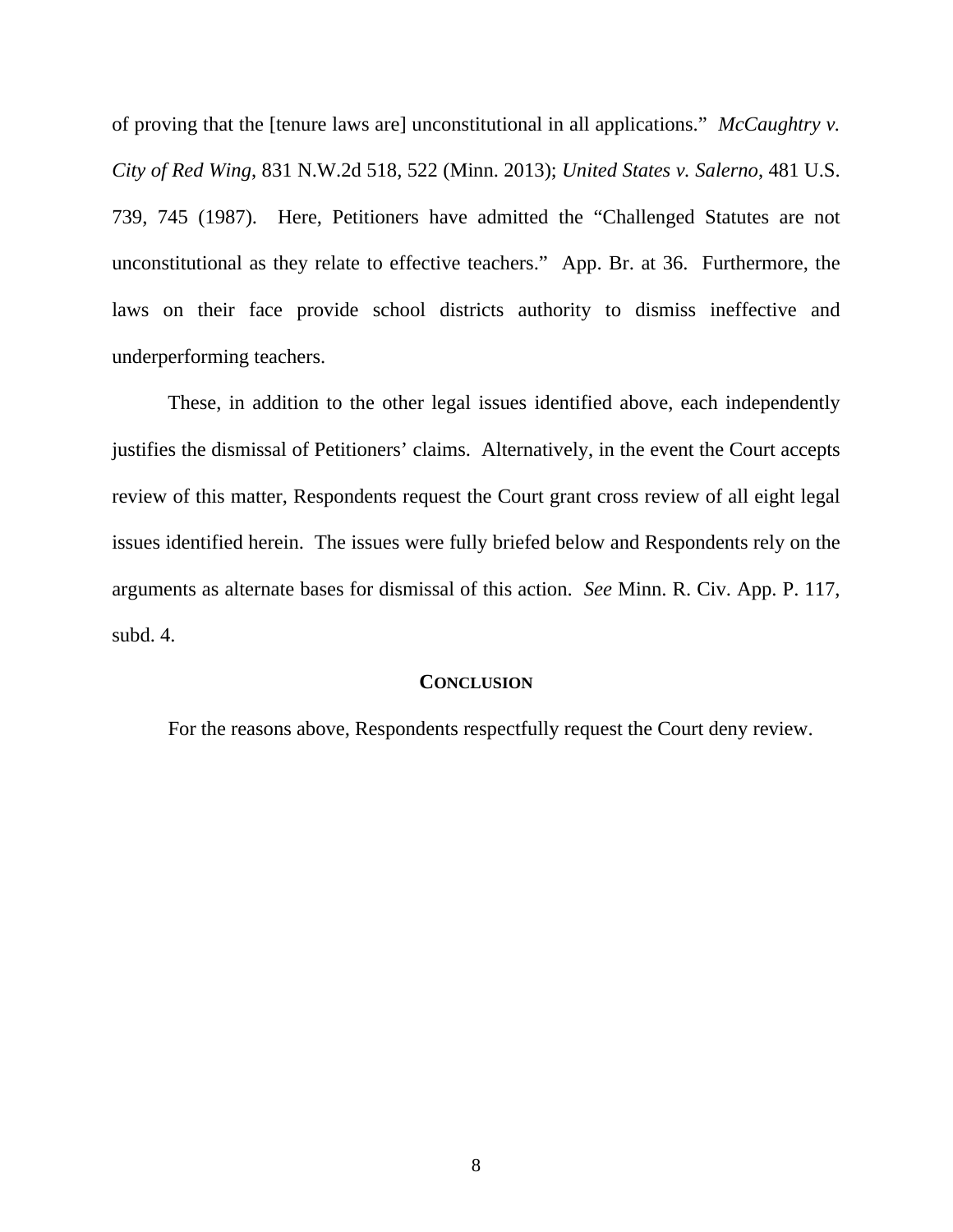Dated: October 24, 2017 Respectfully submitted,

OFFICE OF THE ATTORNEY GENERAL State of Minnesota

s/Alethea M. Huyser ALETHEA M. HUYSER Assistant Solicitor General Atty. Reg. No. 0389270

ANDREW TWEETEN Assistant Attorney General Atty. Reg. No. 0395190

JASON MARISAM Assistant Attorney General Atty. Reg. No. 0398187

445 Minnesota Street, Suite 1100 St. Paul, Minnesota 55101-2128 (651) 757-1243 (Voice) (651) 282-5832 (Fax) alethea.huyser@ag.state.mn.us

ATTORNEYS FOR RESPONDENTS STATE OF MINNESOTA, GOVERNOR MARK DAYTON, DEPARTMENT OF EDUCATION, AND COMMISSIONER BRENDA CASSELLIUS